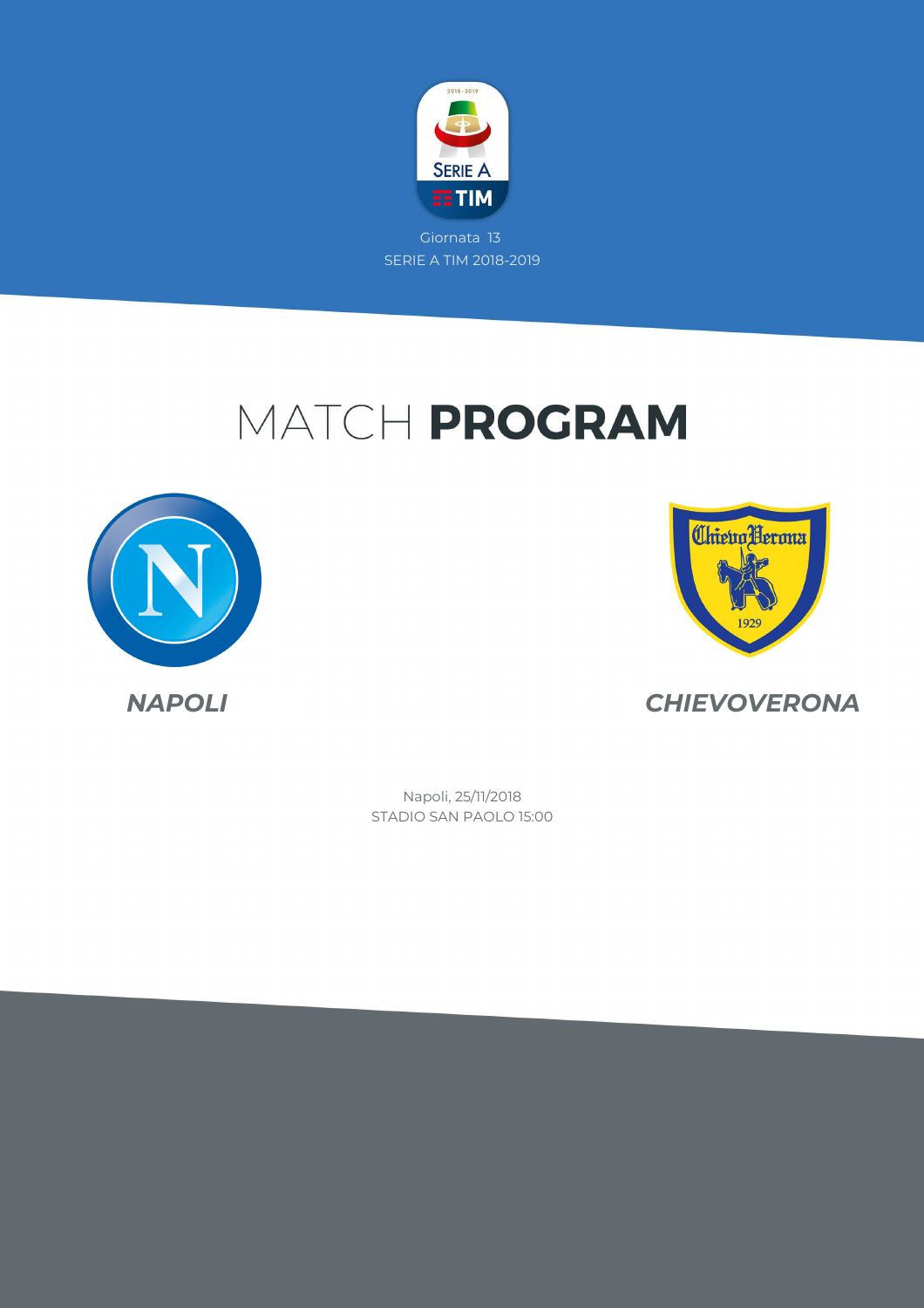

# MATCH PROGRAM



**SERIE A** 

### **NAPOLI vs CHIEVOVERONA** Napoli, 25/11/2018



STADIO SAN PAOLO 15:00

## *RISULTATI STAGIONALI*

| <b>TOTALI</b>         | <b>PTI</b>       | <b>GIOC</b> | <b>VINTE</b>     | <b>NULLE</b> | <b>PERSE</b>     | GF | <b>GS</b> | <b>DIFF.RETI</b>            |
|-----------------------|------------------|-------------|------------------|--------------|------------------|----|-----------|-----------------------------|
| <b>NAPOLI</b>         | 28               | 12          | 9                |              | 2                | 26 | 13        | $+13$                       |
| <b>CHIEVOVERONA</b>   | $\boldsymbol{o}$ | 12          | $\boldsymbol{0}$ | 3            | 9                | 10 | 30        | $-20$                       |
| <b>CASA/TRASFERTA</b> | <b>PTI</b>       | <b>GIOC</b> | <b>VINTE</b>     | <b>NULLE</b> | <b>PERSE</b>     | GF | GS        | <b>MEDIA</b><br><b>GOAL</b> |
| <b>NAPOLI</b>         | 16               | 6           | 5                |              | $\boldsymbol{o}$ | 15 | 4         | 2.5                         |
| <b>CHIEVOVERONA</b>   | $-2$             | 5           | $\boldsymbol{0}$ |              | 4                | 6  | 15        |                             |

### *ULTIMI PRECEDENTI*

| 2017-18 31 \ G | <b>NAPOLI</b>                                                                                                    | <b>CHIEVOVERONA</b>                                                                                             |         |
|----------------|------------------------------------------------------------------------------------------------------------------|-----------------------------------------------------------------------------------------------------------------|---------|
| 08/04/2018     | 44'(2°T) A. MILIK, 48'(2°T) A. DIAWARA                                                                           | 28'(2°T) M. STEPINSKI                                                                                           | $2 - 7$ |
| 2017-18 12 \ G | <b>CHIEVOVERONA</b>                                                                                              | <b>NAPOLI</b>                                                                                                   |         |
| 05/11/2017     |                                                                                                                  |                                                                                                                 | $O-O$   |
| 2016-17 25 \ G | <b>CHIEVOVERONA</b>                                                                                              | <b>NAPOLI</b>                                                                                                   |         |
| 19/02/2017     | 27'(2°T) R. MEGGIORINI                                                                                           | 31'(1 <sup>°</sup> T) L. INSIGNE, 38'(1 <sup>°</sup> T) M. HAMSIK, 13'(2 <sup>°</sup> T) P.<br><b>ZIELINSKI</b> | $1 - 3$ |
| 2016-17 6 \ C  | <b>NAPOLI</b>                                                                                                    | <b>CHIEVOVERONA</b>                                                                                             |         |
| 24/09/2016     | 24'(1°T) M. GABBIADINI, 39'(1°T) M. HAMSIK                                                                       |                                                                                                                 | $2 - 0$ |
| 2015-16 28 \ G | <b>NAPOLI</b>                                                                                                    | <b>CHIEVOVERONA</b>                                                                                             |         |
| 05/03/2016     | 6'(1 <sup>°</sup> T) G. HIGUAIN, 38'(1 <sup>°</sup> T) V. CHIRICHES, 25'(2 <sup>°</sup> T) J.<br><b>CALLEJON</b> | 2'(1°T) N. RIGONI                                                                                               | $3 - 7$ |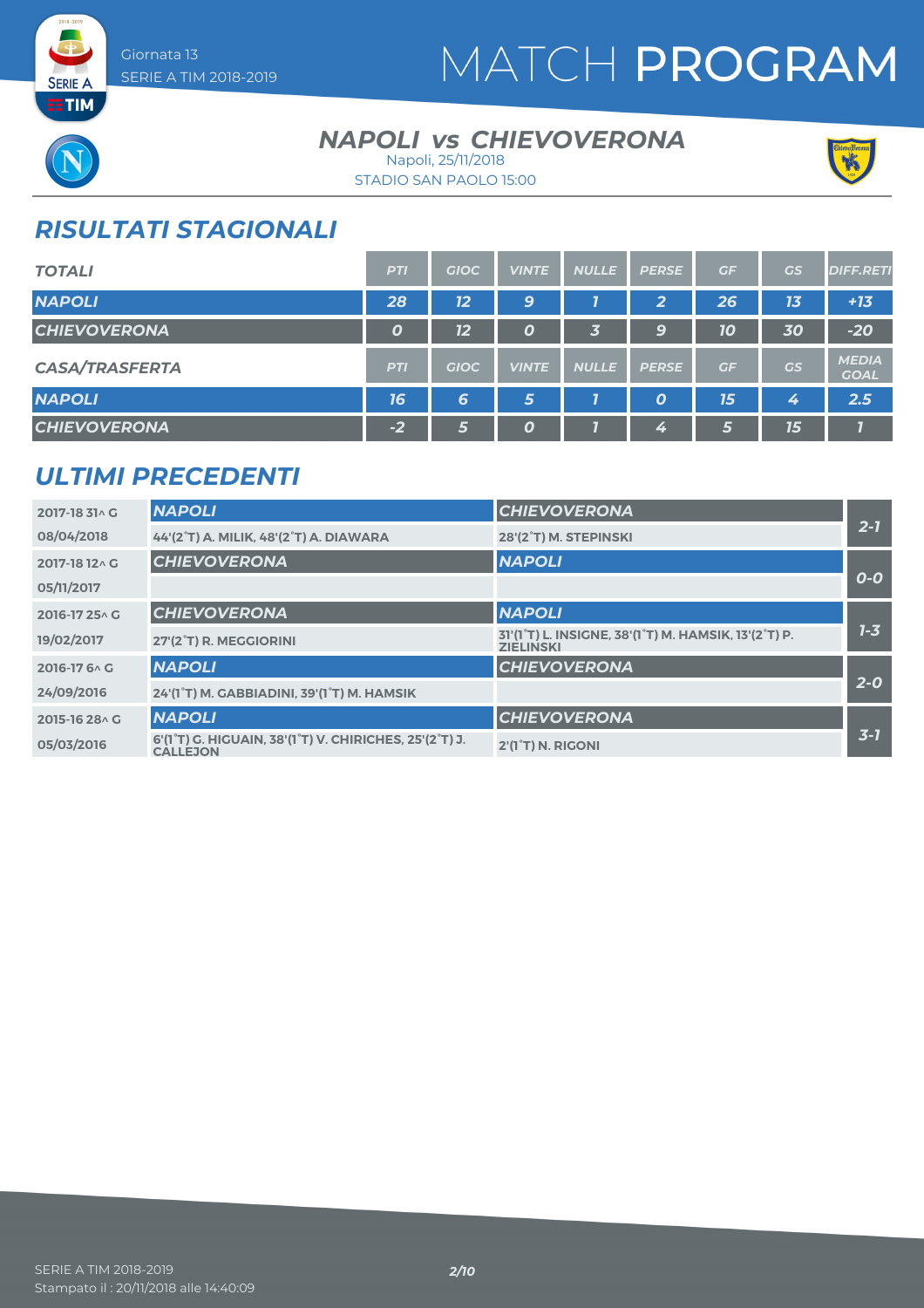

# MATCH PROGRAM

**SERIE A ETIM** 

### **NAPOLI vs CHIEVOVERONA** Napoli, 25/11/2018



STADIO SAN PAOLO 15:00

## *ROSA DELLE SQUADRE*

| <b>NAPOLI</b>                    | PRES. A                | <b>GOL A</b>     | GOL 2018-19      | PRES. 2018-19    | MIN. 2018-19     |
|----------------------------------|------------------------|------------------|------------------|------------------|------------------|
| <b>PORTIERI</b>                  |                        |                  |                  |                  |                  |
| <b>1 ALEX MERET</b>              | 13                     | 76               | $\boldsymbol{0}$ | $\boldsymbol{O}$ | $\boldsymbol{O}$ |
| <b>12 NIKITA CONTINI</b>         | $\boldsymbol{O}$       | $\boldsymbol{O}$ | $\boldsymbol{O}$ | $\boldsymbol{O}$ | $\boldsymbol{o}$ |
| 22 ALESSANDRO FORTUNATO D'ANDREA | $\boldsymbol{O}$       | $\boldsymbol{O}$ | $\boldsymbol{o}$ | $\boldsymbol{o}$ | $\boldsymbol{o}$ |
| <b>25 DAVID OSPINA</b>           | $\overline{7}$         | 77               | 11               | $\overline{7}$   | 668              |
| <b>27 ORESTIS KARNEZIS</b>       | 713                    | 158              | $\overline{2}$   | 5                | 480              |
| <b>DIFENSORI</b>                 |                        |                  |                  |                  |                  |
| 2 KEVIN MALCUIT                  | 7                      | $\boldsymbol{O}$ | $\boldsymbol{o}$ | $\overline{7}$   | 451              |
| <b>MARIO RUI</b><br>6            | <b>108</b>             | $\overline{2}$   | $\boldsymbol{O}$ | 8                | 705              |
| <b>13 SEBASTIANO LUPERTO</b>     | 3                      | $\boldsymbol{O}$ | $\boldsymbol{o}$ | $\overline{2}$   | 97               |
| <b>19 NIKOLA MAKSIMOVIC</b>      | 80                     | $\mathbf{I}$     | $\boldsymbol{O}$ | 4                | 304              |
| <b>21 VLAD CHIRICHES</b>         | 29                     | 3                | $\boldsymbol{O}$ | $\boldsymbol{0}$ | $\boldsymbol{o}$ |
| 23 ELSEID HYSAJ                  | 154                    | $\boldsymbol{O}$ | $\boldsymbol{O}$ | 77               | <b>1019</b>      |
| <b>26 KALIDOU KOULIBALY</b>      | 135                    | 8                | $\boldsymbol{O}$ | 12               | 1148             |
| <b>31 FAOUZI GHOULAM</b>         | <b>110</b>             | $\overline{2}$   | $\boldsymbol{O}$ | $\boldsymbol{O}$ | $\boldsymbol{O}$ |
| <b>33 RAUL ALBIOL</b>            | 169                    | 5                | $\boldsymbol{o}$ | 9                | 865              |
| <b>CENTROCAMPISTI</b>            |                        |                  |                  |                  |                  |
| 5 ALLAN                          | 218                    | 9                | $\boldsymbol{o}$ | 12               | 966              |
| <b>FABIAN RUIZ</b><br>8          | 6                      | $\overline{2}$   | $\overline{2}$   | 6                | 422              |
| <b>17 MAREK HAMSIK</b>           | 404                    | <b>100</b>       | $\boldsymbol{o}$ | 8                | 592              |
| <b>20 PIOTR ZIELINSKI</b>        | 166                    | 76               | $\overline{2}$   | 12               | 865              |
| <b>30 MARKO ROG</b>              | 50                     | $\overline{2}$   | $\overline{1}$   | $\overline{7}$   | 272              |
| <b>34 AMIN YOUNES</b>            | $\boldsymbol{O}$       | $\boldsymbol{O}$ | $\boldsymbol{O}$ | $\boldsymbol{O}$ | $\boldsymbol{O}$ |
| <b>42 AMADOU DIAWARA</b>         | 76                     | $\mathbf{7}$     | $\boldsymbol{0}$ | 6                | 363              |
| <b>95 VINICIUS</b>               | $\boldsymbol{O}$       | $\boldsymbol{O}$ | $\boldsymbol{0}$ | O                | $\boldsymbol{O}$ |
| <b>ATTACCANTI</b>                |                        |                  |                  |                  |                  |
| 7 JOSE' CALLEJON                 | <b>198</b>             | 57               | $\pmb{o}$        | 70               | 803              |
| <b>9 SIMONE VERDI</b>            | <b>105</b>             | 21               | $\overline{I}$   | 5                | <b>192</b>       |
| <b>11 ADAM OUNAS</b>             | 11                     | $\mathbf{7}$     | $\overline{1}$   | 4                | 132              |
| <b>14 DRIES MERTENS</b>          | 182                    | 75               | $\overline{7}$   | 12               | 713              |
| <b>24 LORENZO INSIGNE</b>        | 216                    | 55               | 7                | 77               | 893              |
| <b>99 ARKADIUSZ MILIK</b>        | 42                     | 14               | 4                | <b>70</b>        | 641              |
| <b>STAFF TECNICO</b>             |                        |                  |                  |                  |                  |
| <b>Allenatore</b>                | <b>CARLO ANCELOTTI</b> |                  |                  |                  |                  |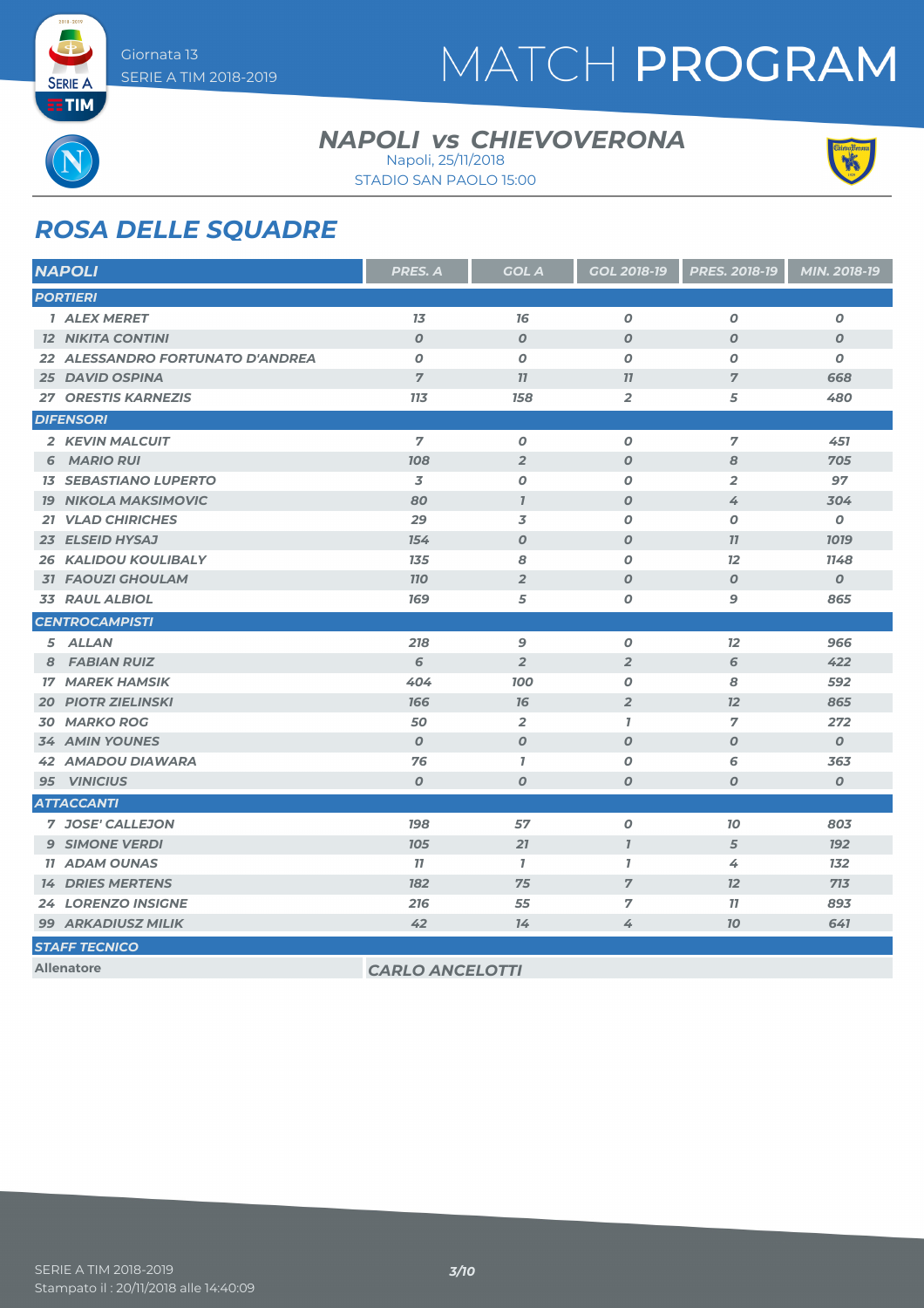# MATCH PROGRAM

**SERIE A EETIM** 

### **NAPOLI vs CHIEVOVERONA**





| <b>CHIEVOVERONA</b>            | <b>PRES. A</b>   | <b>GOL A</b>     | <b>GOL 2018-19</b> | <b>PRES. 2018-19</b> | MIN. 2018-19     |
|--------------------------------|------------------|------------------|--------------------|----------------------|------------------|
| <b>PORTIERI</b>                |                  |                  |                    |                      |                  |
| <b>1 ADRIAN SEMPER</b>         | $\boldsymbol{o}$ | $\boldsymbol{o}$ | $\boldsymbol{o}$   | $\boldsymbol{0}$     | $\boldsymbol{o}$ |
| <b>16 ANDREA SECULIN</b>       | $\overline{9}$   | 78               | $\overline{7}$     | $\overline{2}$       | 700              |
| <b>67 ELIA CAPRILE</b>         | $\boldsymbol{o}$ | $\boldsymbol{o}$ | $\boldsymbol{o}$   | $\boldsymbol{0}$     | $\boldsymbol{o}$ |
| <b>70 STEFANO SORRENTINO</b>   | 343              | 471              | 23                 | 77                   | 1045             |
| <b>DIFENSORI</b>               |                  |                  |                    |                      |                  |
| <b>3 STRAHINJA TANASIJEVIC</b> | $\mathbf{7}$     | $\boldsymbol{o}$ | $\boldsymbol{o}$   | $\mathbf{7}$         | 18               |
| <b>5 FEDERICO BARBA</b>        | 47               | $\overline{2}$   | $\boldsymbol{O}$   | 8                    | 710              |
| <b>12 BOSTJAN CESAR</b>        | 202              | 6                | 0                  | $\overline{1}$       | 94               |
| <b>14 MATTIA BANI</b>          | 25               | $\boldsymbol{O}$ | $\boldsymbol{O}$   | $\mathbf{9}$         | 829              |
| <b>15 LUCA ROSSETTINI</b>      | 265              | 8                | 0                  | 12 <sup>2</sup>      | 1078             |
| <b>29 FABRIZIO CACCIATORE</b>  | 153              | $\overline{7}$   | $\boldsymbol{O}$   | 4                    | 386              |
| <b>40 NENAD TOMOVIC</b>        | 223              | 3                | $\mathbf{7}$       | 6                    | 529              |
| <b>44 PAWEL JAROSZYNSKI</b>    | 76               | $\boldsymbol{O}$ | $\boldsymbol{O}$   | 5                    | 381              |
| <b>91 MICHELE RIGIONE</b>      | $\boldsymbol{o}$ | $\boldsymbol{o}$ | 0                  | $\boldsymbol{o}$     | 0                |
| <b>CENTROCAMPISTI</b>          |                  |                  |                    |                      |                  |
| <b>4 NICOLA RIGONI</b>         | 69               | 4                | $\boldsymbol{O}$   | 70                   | 865              |
| 8 IVAN RADOVANOVIC             | 238              | $\overline{3}$   | $\boldsymbol{O}$   | 12                   | <b>1139</b>      |
| <b>13 SOFIAN KIYINE</b>        | 13               | $\boldsymbol{o}$ | $\boldsymbol{0}$   | 6                    | 214              |
| <b>17 EMANUELE GIACCHERINI</b> | 146              | 23               | $\mathcal{I}$      | $\overline{9}$       | 781              |
| 21 MAURO BURRUCHAGA            | $\boldsymbol{0}$ | $\boldsymbol{0}$ | $\boldsymbol{O}$   | $\boldsymbol{0}$     | $\boldsymbol{0}$ |
| 22 JOEL OBI                    | <b>117</b>       | 8                | $\mathbf{I}$       | $\overline{7}$       | 438              |
| <b>23 VALTER BIRSA</b>         | <b>192</b>       | 22               | $\overline{2}$     | 11                   | 784              |
| <b>27 FABIO DEPAOLI</b>        | 36               | $\boldsymbol{O}$ | $\boldsymbol{O}$   | 11                   | 839              |
| <b>56 PERPARIM HETEMAJ</b>     | 246              | 6                | 0                  | 7                    | 324              |
| <b>66 GIANLUCA GAUDINO</b>     | $\overline{2}$   | $\boldsymbol{0}$ | $\boldsymbol{O}$   | 0                    | $\boldsymbol{O}$ |
| <b>ATTACCANTI</b>              |                  |                  |                    |                      |                  |
| <b>9 MARIUSZ STEPINSKI</b>     | 34               | 8                | 3                  | 12                   | 1010             |
| <b>10 MANUEL PUCCIARELLI</b>   | 128              | 76               | $\boldsymbol{O}$   | $\overline{2}$       | 83               |
| <b>11 MEDHI LERIS</b>          | 11               | $\boldsymbol{o}$ | $\boldsymbol{o}$   | $\overline{7}$       | 349              |
| <b>19 MUSA JUWARA</b>          | $\boldsymbol{O}$ | $\boldsymbol{O}$ | $\boldsymbol{O}$   | $\boldsymbol{O}$     | $\boldsymbol{0}$ |
| <b>20 FILIP DJORDJEVIC</b>     | 71               | 77               | 0                  | 3                    | 175              |
| <b>25 SERGEJ GRUBAC</b>        | $\boldsymbol{0}$ | $\boldsymbol{0}$ | $\boldsymbol{O}$   | $\boldsymbol{O}$     | $\boldsymbol{0}$ |
| <b>31 SERGIO PELLISSIER</b>    | 445              | <b>109</b>       | $\mathbf{I}$       | 5                    | 112              |
| <b>55 EMANUEL VIGNATO</b>      | $\overline{2}$   | $\boldsymbol{O}$ | $\boldsymbol{O}$   | $\boldsymbol{O}$     | $\boldsymbol{0}$ |
| <b>69 RICCARDO MEGGIORINI</b>  | 243              | 23               | $\overline{1}$     | 6                    | 253              |
| <b>STAFF TECNICO</b>           |                  |                  |                    |                      |                  |

**Allenatore** *DOMENICO DI CARLO*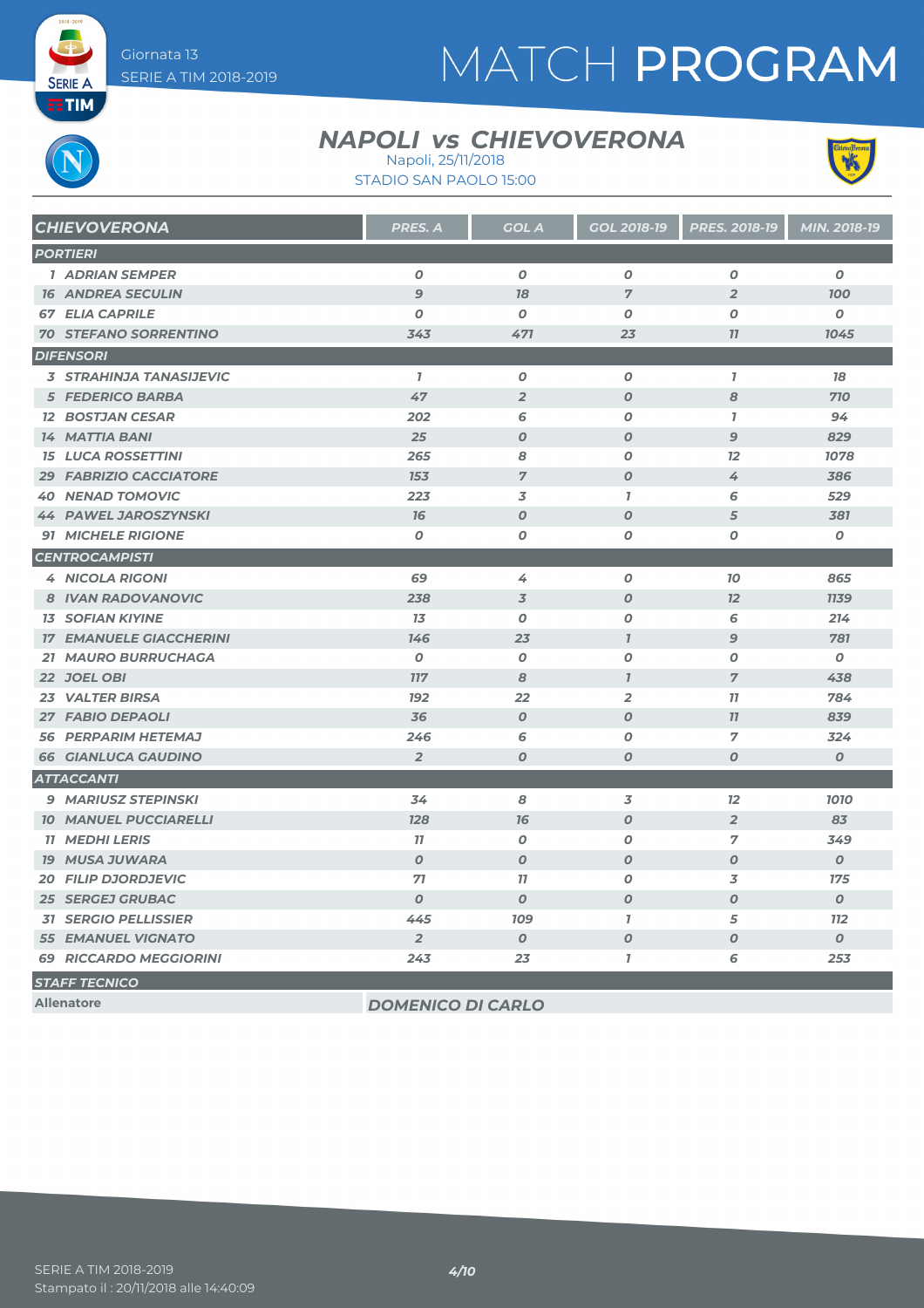# MATCH PROGRAM

**SERIE A ETIM** 

### **NAPOLI vs CHIEVOVERONA** Napoli, 25/11/2018

STADIO SAN PAOLO 15:00



# *RENDIMENTO RECENTE*

| <b>NAPOLI</b>       |                                                                                                                                                |                                                                      |         |
|---------------------|------------------------------------------------------------------------------------------------------------------------------------------------|----------------------------------------------------------------------|---------|
| 12^ GIORNATA        | <b>GENOA</b>                                                                                                                                   | <b>NAPOLI</b>                                                        |         |
| 10/11/2018          | 20'(1 <sup>°</sup> T) C. KOUAME                                                                                                                | 17'(2°T) FABIAN RUIZ, 41'(2°T)[A] D. BIRASCHI                        | $1 - 2$ |
| <b>11^ GIORNATA</b> | <b>NAPOLI</b>                                                                                                                                  | <b>EMPOLI</b>                                                        |         |
| 02/11/2018          | 9'(1 <sup>°</sup> T) L. INSIGNE, 38'(1 <sup>°</sup> T) D. MERTENS, 19'(2 <sup>°</sup> T) D.<br>MERTENS, 45'(2°T) A. MILIK, 48'(2°T) D. MERTENS | 13'(2 <sup>°</sup> T) F. CAPUTO                                      | $5 - 1$ |
| 10^ GIORNATA        | <b>NAPOLI</b>                                                                                                                                  | <b>ROMA</b>                                                          |         |
| 28/10/2018          | 45'(2°T) D. MERTENS                                                                                                                            | 14'(1°T) EL SHAARAWY                                                 | $1 - 7$ |
| 9^ GIORNATA         | <b>UDINESE</b>                                                                                                                                 | <b>NAPOLI</b>                                                        |         |
| 20/10/2018          |                                                                                                                                                | 14'(1°T) FABIAN RUIZ, 37'(2°T) D. MERTENS, 41'(2°T) M.<br><b>ROG</b> | $0 - 3$ |
| <b>8^ GIORNATA</b>  | <b>NAPOLI</b>                                                                                                                                  | <b>SASSUOLO</b>                                                      |         |
| 07/10/2018          | 3'(1°T) A. OUNAS, 27'(2°T) L. INSIGNE                                                                                                          |                                                                      | $2 - 0$ |

#### *CHIEVOVERONA*

| 12^ GIORNATA<br>11/11/2018        | <b>CHIEVOVERONA</b><br>20'(1 <sup>°</sup> T) R. MEGGIORINI, 45'(1 <sup>°</sup> T) J. OBI    | <b>BOLOGNA</b><br>5'(1°T) F. SANTANDER, 11'(2°T) R. ORSOLINI                                                                                      | $2 - 2$ |
|-----------------------------------|---------------------------------------------------------------------------------------------|---------------------------------------------------------------------------------------------------------------------------------------------------|---------|
| <b>11^ GIORNATA</b><br>04/11/2018 | <b>CHIEVOVERONA</b>                                                                         | <b>SASSUOLO</b><br>42'(1°T) F. DI FRANCESCO, 49'(2°T)[A] E. GIACCHERINI                                                                           | $0 - 2$ |
| 10^ GIORNATA<br>28/10/2018        | <b>CAGLIARI</b><br>15'(1°T) L. PAVOLETTI, 14'(2°T) L. CASTRO                                | <b>CHIEVOVERONA</b><br>34'(2°T) M. STEPINSKI                                                                                                      | $2 - 7$ |
| 9^ GIORNATA<br>21/10/2018         | <b>CHIEVOVERONA</b><br>39'(2°T) V. BIRSA                                                    | <b>ATALANTA</b><br>25'(1°T) M. DE ROON, 28'(1°T) J. ILICIC, 5'(2°T) J. ILICIC,<br>7'(2 <sup>°</sup> T) J. ILICIC, 27'(2 <sup>°</sup> T) R. GOSENS | $1-5$   |
| <b>8^ GIORNATA</b><br>07/10/2018  | <b>MILAN</b><br>27'(1°T) G. HIGUAIN, 34'(1°T) G. HIGUAIN, 11'(2°T) G.<br><b>BONAVENTURA</b> | <b>CHIEVOVERONA</b><br>18'(2 <sup>°</sup> T) S. PELLISSIER                                                                                        | $3 - 7$ |

| <b>CONFRONTO SQUADRE (Valori medi)</b> | <b>NAPOLI</b> | <b>CHIEVOVERONA</b> |
|----------------------------------------|---------------|---------------------|
| <b>Goal Fatti</b>                      | 2.17          | 0.83                |
| <b>Goal Subiti</b>                     | <b>1.08</b>   | 2.5                 |
| <b>Tiri totali</b>                     | 14.67         | 7.5                 |
| <b>Tiri in porta</b>                   | 7.42          | 3.33                |
| <b>Assist</b>                          | 1.33          | 0.33                |
| Azioni di attacco                      | 54.92         | 39.92               |
| Passaggi riusciti                      | 537           | 367                 |
| Passaggi riusciti %                    | 87%           | 80%                 |
| <b>Falli Fatti</b>                     | 10.58         | 13.75               |
| <b>Falli Subiti</b>                    | 10.08         | 12.58               |
| <b>Baricentro</b>                      | 53.4m         | 48m                 |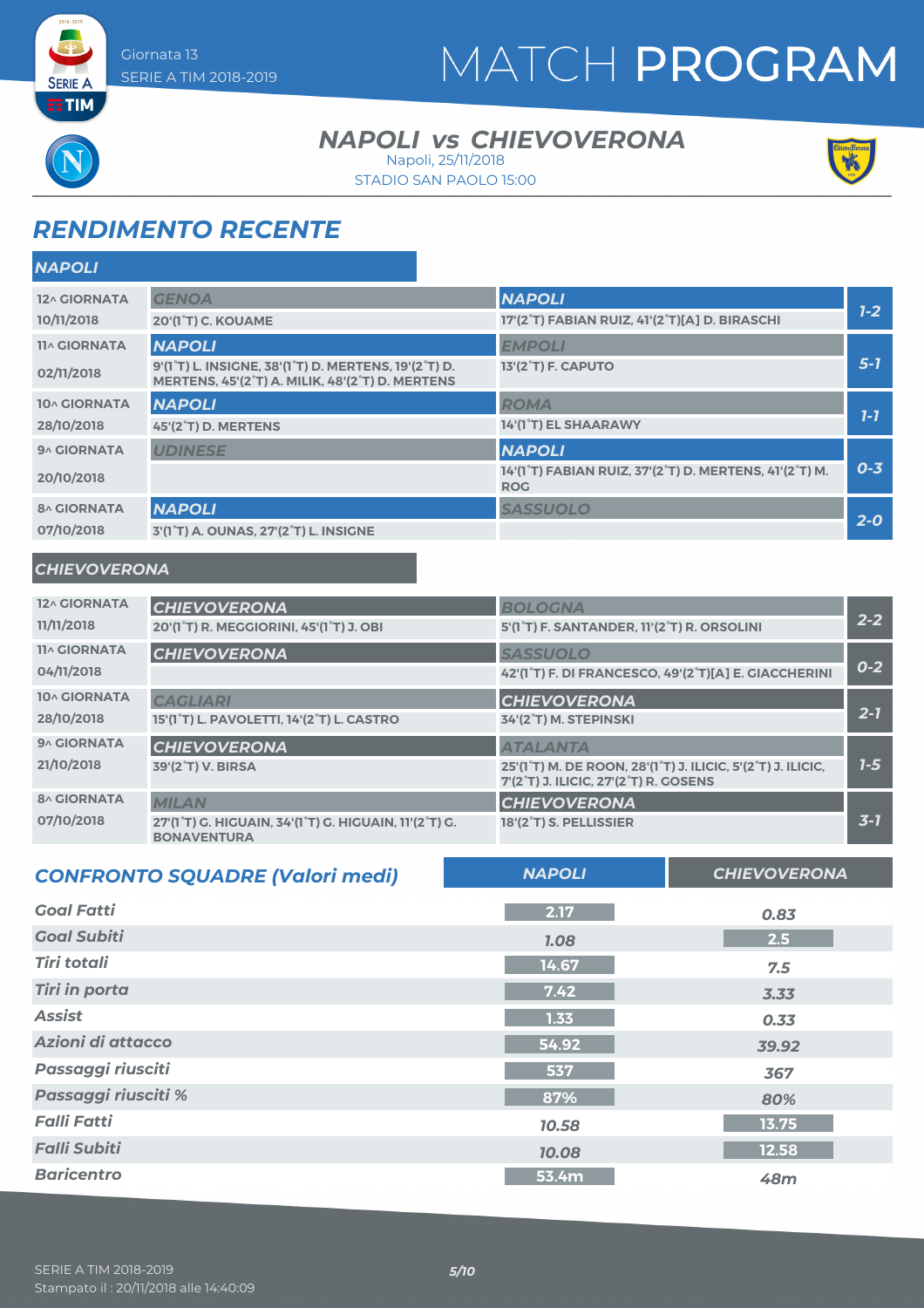SERIE A **ETIM** 

# MATCH PROGRAM

#### **NAPOLI vs CHIEVOVERONA** Napoli, 25/11/2018



STADIO SAN PAOLO 15:00



### *RENDIMENTO ATLETICO \**

| <b>NAPOLI</b>           | Pres. (Min.) | Media (km) | Media<br><b>Sprint</b> (Km) | <b>CHIEVOVERONA</b>      | Pres. (Min.) | Media (km) | <b>Media</b><br>Sprint (Km) |
|-------------------------|--------------|------------|-----------------------------|--------------------------|--------------|------------|-----------------------------|
| 24 L. INSIGNE           | 11 (893')    | 10.512     | 0.894                       | <b>17</b> E. GIACCHERINI | 9(781)       | 11.517     | 1.059                       |
| 5 ALLAN                 | 12 (966')    | 10.435     | 0.749                       | <b>8</b> I. RADOVANOVIC  | 12 (1139')   | 11.194     | 0.588                       |
| <b>17</b> M. HAMSIK     | 8 (592')     | 10.167     | 0.612                       | 29 F. CACCIATORE         | 4(386)       | 10.898     | 1.074                       |
| <b>8 FABIAN RUIZ</b>    | 6(422)       | 10.165     | 0.801                       | 4 N. RIGONI              | 10(865)      | 10.677     | 0.562                       |
| 33 R. ALBIOL            | 9(865)       | 10.045     | 0.513                       | 40 N. TOMOVIC            | 6 (529')     | 10.562     | 0.688                       |
| 7J. CALLEJON            | 10 (803')    | 9.907      | 1.008                       | 27 F. DEPAOLI            | 11 (839')    | 10.551     | 7.041                       |
| 20 P. ZIELINSKI         | 12 (865')    | 9.837      | 0.911                       | <b>14</b> M. BANI        | 9(829)       | 10.537     | 0.609                       |
| <b>23</b> E. HYSAJ      | 11 (1019')   | 9.8        | 0.936                       | <b>15</b> L. ROSSETTINI  | 12 (1078')   | 10.348     | 0.499                       |
| <b>6 MARIO RUI</b>      | 8 (705')     | 9.758      | 0.963                       | 5F. BARBA                | 8 (710')     | 10.217     | 0.688                       |
| 42 A. DIAWARA           | 6(363)       | 9.667      | 0.569                       | 9 M. STEPINSKI           | 12 (1010')   | 9.926      | 0.809                       |
| <b>19</b> N. MAKSIMOVIC | 4(304)       | 9.578      | 0.582                       | <b>12</b> B. CESAR       | 1(94)        | 9.686      | 0.347                       |
| 2 K. MALCUIT            | 7(451)       | 9.496      | 0.843                       | 44 P. JAROSZYNSKI        | 5(381)       | 9.56       | 0.717                       |
| 26 K. KOULIBALY         | 12 (1148')   | 9.469      | 0.609                       | <b>23</b> V. BIRSA       | 11(784)      | 9.197      | 0.639                       |
| 99 A. MILIK             | 10(641)      | 8.69       | 0.762                       | 20 F. DJORDJEVIC         | 3(175)       | 8.828      | 0.776                       |
| <b>30 M. ROG</b>        | 7(272)       | 7.972      | 0.613                       | <b>11</b> M. LERIS       | 7(349)       | 8.71       | 0.779                       |
| 14 D. MERTENS           | 12(713)      | 7.878      | 0.923                       | <b>22</b> J. OBI         | 7(438)       | 8.375      | 0.694                       |
| <b>13</b> S. LUPERTO    | 2(97)        | 6.493      | 0.34                        | 56 P. HETEMAJ            | 7(324)       | 7.416      | 0.597                       |
| 9 S. VERDI              | 5(192)       | 6.416      | 0.661                       | <b>13</b> S. KIYINE      | 6(214)       | 6.565      | 0.539                       |
| <b>11</b> A. OUNAS      | 4(132)       | 4.666      | 0.577                       | <b>10</b> M. PUCCIARELLI | 2(83)        | 5.878      | 0.37                        |
|                         |              |            |                             | 69 R. MEGGIORINI         | 6(253)       | 5.578      | 0.506                       |
|                         |              |            |                             | 31 S. PELLISSIER         | 5(112)       | 4.897      | 0.268                       |
|                         |              |            |                             | 3 S. TANASIJEVIC         | 1(18')       | 2.17       | 0.195                       |

\* Le informazioni riportate sul Rendimento Atletico sono da intendersi riferite al periodo di permanenza nella squadra corrente.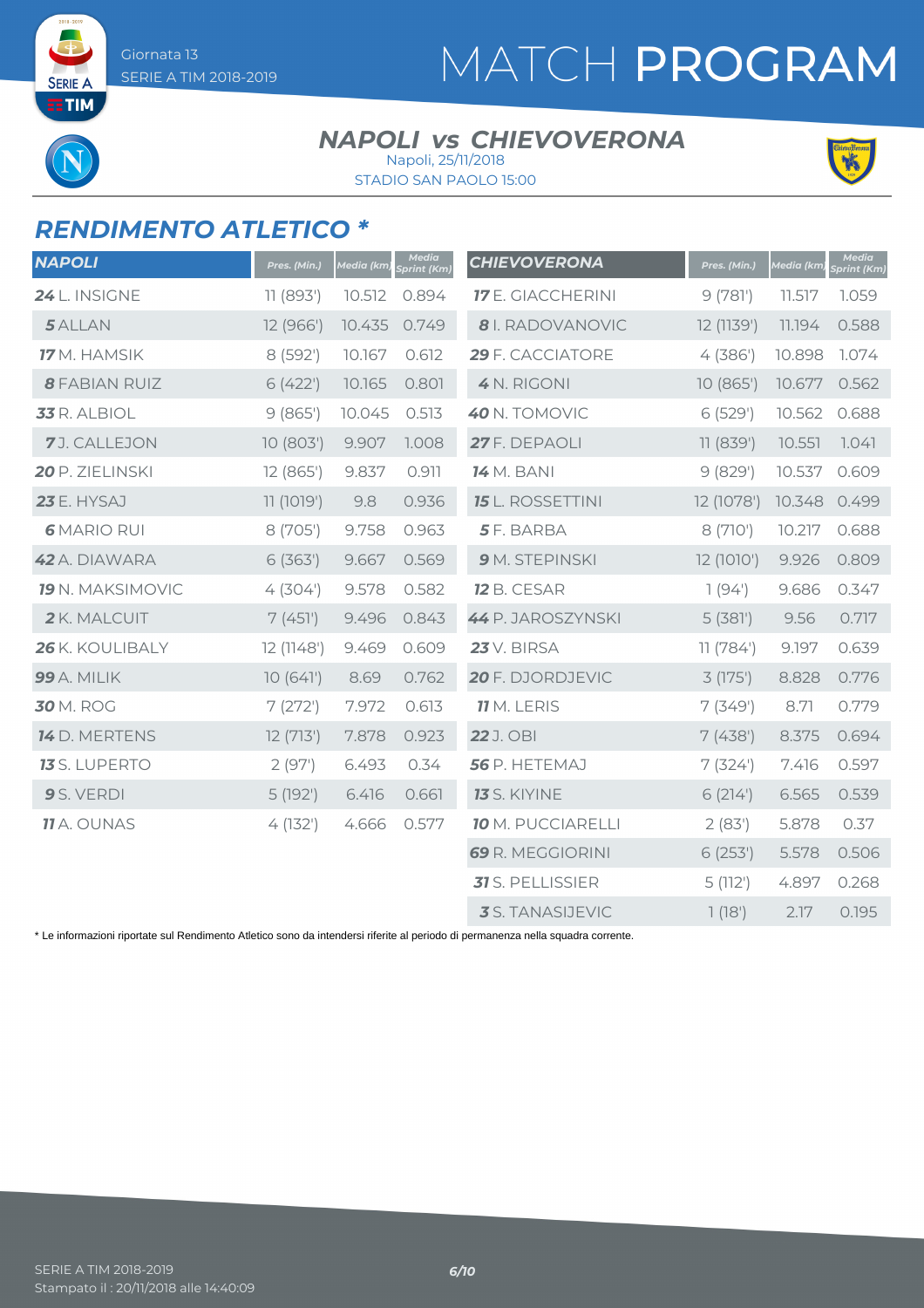# MATCH PROGRAM

**SERIE A ETIM** 

### **NAPOLI vs CHIEVOVERONA** Napoli, 25/11/2018

STADIO SAN PAOLO 15:00



## *GLI INCONTRI DELLA 13 ^ GIORNATA*

| <b>UDINESE</b>  | <b>ROMA</b>         | 24/11/2018 15:00 |
|-----------------|---------------------|------------------|
| <b>JUVENTUS</b> | <b>SPAL</b>         | 24/11/2018 18:00 |
| <b>INTER</b>    | <b>FROSINONE</b>    | 24/11/2018 20:30 |
| <b>PARMA</b>    | <b>SASSUOLO</b>     | 25/11/2018 12:30 |
| <b>BOLOGNA</b>  | <b>FIORENTINA</b>   | 25/11/2018 15:00 |
| <b>EMPOLI</b>   | <b>ATALANTA</b>     | 25/11/2018 15:00 |
| <b>NAPOLI</b>   | <b>CHIEVOVERONA</b> | 25/11/2018 15:00 |
| <b>LAZIO</b>    | <b>MILAN</b>        | 25/11/2018 18:00 |
| <b>GENOA</b>    | <b>SAMPDORIA</b>    | 25/11/2018 20:30 |
| <b>CAGLIARI</b> | <b>TORINO</b>       | 26/11/2018 20:30 |

### *CLASSIFICA SERIE A*

|                     | <b>PTI</b>       | <b>GIOC</b> | <b>VINTE</b>        | <b>NULLE</b>            | <b>PERSE</b>            | GF | GS        | <b>DIFF.RETI</b> |
|---------------------|------------------|-------------|---------------------|-------------------------|-------------------------|----|-----------|------------------|
| <b>JUVENTUS</b>     | 34               | 12          | 11                  | 7                       | O                       | 26 | 8         | $+18$            |
| <b>NAPOLI</b>       | 28               | 12          | 9                   | $\mathbf{7}$            | $\overline{2}$          | 26 | 13        | $+13$            |
| <b>INTER</b>        | 25               | 12          | 8                   | $\overline{I}$          | $\overline{3}$          | 22 | 10        | $+12$            |
| <b>LAZIO</b>        | 22               | 12          | $\overline{7}$      | $\overline{1}$          | 4                       | 18 | 14        | $+4$             |
| <b>MILAN</b>        | 21               | 12          | $6\phantom{1}$      | $\overline{3}$          | $\overline{\mathbf{3}}$ | 21 | 76        | $+5$             |
| <b>ROMA</b>         | 19               | 12          | 5                   | 4                       | $\overline{3}$          | 22 | 15        | $+7$             |
| <b>SASSUOLO</b>     | 19               | 12          | 5                   | 4                       | $\overline{3}$          | 20 | 17        | $+3$             |
| <b>ATALANTA</b>     | 18               | 12          | 5                   | $\overline{3}$          | 4                       | 23 | 14        | $+9$             |
| <b>FIORENTINA</b>   | 17               | 12          | 4                   | 5                       | $\overline{3}$          | 18 | <b>10</b> | $+8$             |
| <b>TORINO</b>       | 17               | 12          | 4                   | 5                       | $\overline{3}$          | 17 | 15        | $+2$             |
| <b>PARMA</b>        | 17               | 12          | 5                   | $\overline{2}$          | 5                       | 12 | 15        | $-3$             |
| <b>SAMPDORIA</b>    | 15               | 12          | 4                   | $\overline{3}$          | 5                       | 76 | 15        | $+7$             |
| <b>CAGLIARI</b>     | 14               | 12          | $\overline{3}$      | $\sqrt{5}$              | 4                       | 12 | 16        | $-4$             |
| <b>GENOA</b>        | 14               | 12          | 4                   | $\overline{2}$          | 6                       | 17 | 26        | -9               |
| <b>SPAL</b>         | 13               | 12          | 4                   | $\mathbf{7}$            | $\overline{z}$          | 11 | 79        | -8               |
| <b>BOLOGNA</b>      | 10               | 12          | $\overline{2}$      | 4                       | 6                       | 11 | 18        | $-7$             |
| <b>UDINESE</b>      | $\mathbf{9}$     | 12          | $\overline{2}$      | $\overline{3}$          | $\overline{z}$          | 11 | 18        | $-7$             |
| <b>EMPOLI</b>       | $\boldsymbol{9}$ | 12          | $\overline{2}$      | $\overline{3}$          | $\overline{z}$          | 12 | 21        | $-9$             |
| <b>FROSINONE</b>    | $\overline{7}$   | 12          | $\boldsymbol{\eta}$ | 4                       | $\overline{7}$          | 10 | 25        | $-15$            |
| <b>CHIEVOVERONA</b> | $\boldsymbol{o}$ | 12          | 0                   | $\overline{\mathbf{3}}$ | $\mathbf{9}$            | 70 | 30        | $-20$            |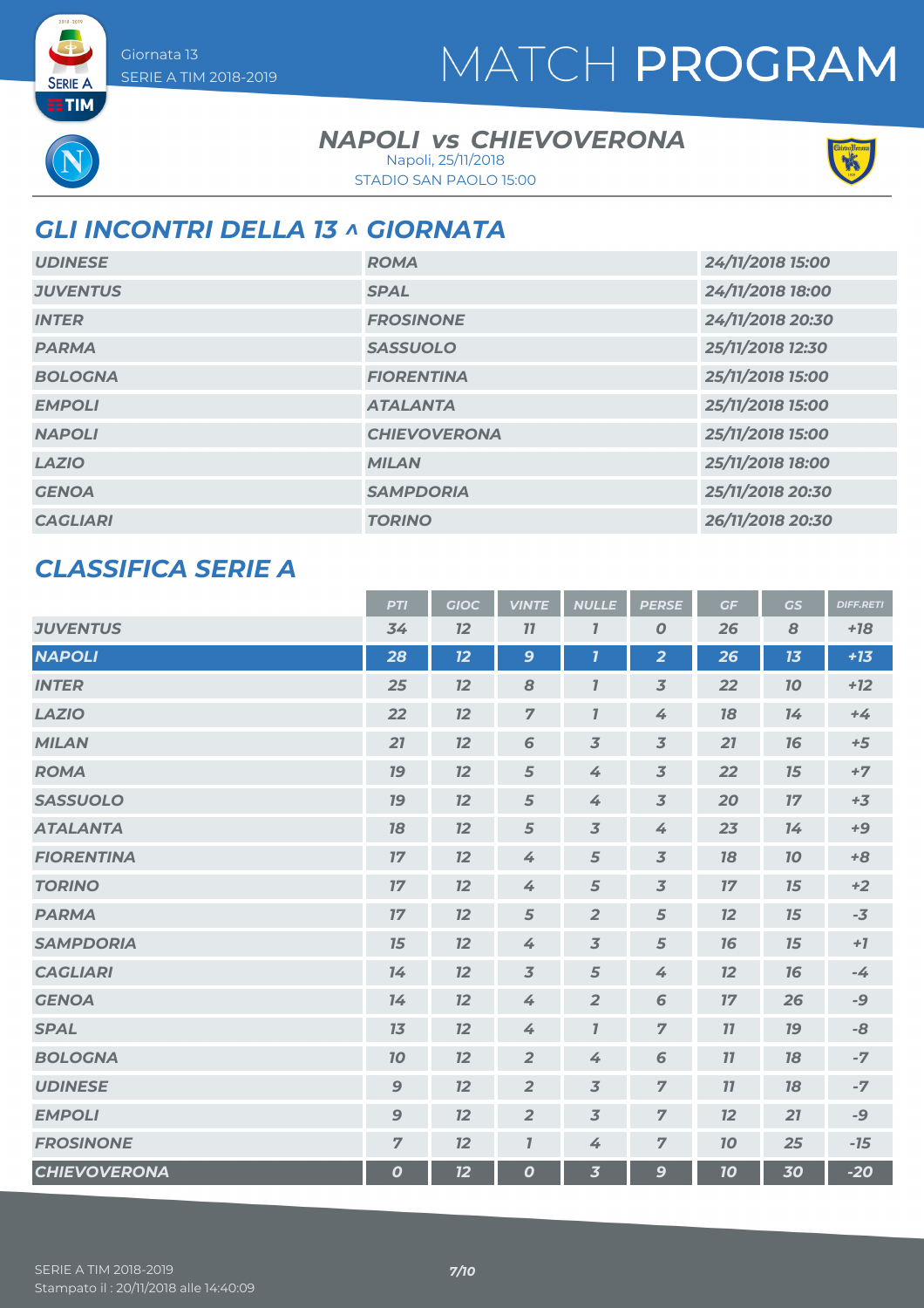**SERIE A**  $ETIM$ 

# MATCH PROGRAM

#### **NAPOLI vs CHIEVOVERONA** STADIO SAN PAOLO 15:00 Napoli, 25/11/2018



## *CLASSIFICA GIOCATORI*

| <b>RANKING MARCATORI</b> | <b>Gol(Rigore)</b>  |
|--------------------------|---------------------|
| <b>K. PIATEK</b>         | <b>GEN</b> 9 (0)    |
| 2 C. IMMOBILE            | $LAZ$ 8(1)          |
| 2 C. RONALDO             | $JUV$ 8 (1)         |
| 4 M. ICARDI              | $INT$ 7(2)          |
| 4 L. INSIGNE             | $NAP$ 7(0)          |
| 4 D. MERTENS             | $NAP$ 7(1)          |
| <b>7 L. PAVOLETTI</b>    | CAG 6 (0)           |
| <b>7 F. CAPUTO</b>       | EMP<br>6 (1)        |
| <b>7 G. DEFREL</b>       | $SAM$ 6 (0)         |
| <b>10 M. MANDZUKIC</b>   | <b>JUV</b><br>5 (O) |

### *CLASSIFICA SQUADRE*

| <b>RANKING SQUADRE</b>     | <b>Gol - Media Gol</b> |
|----------------------------|------------------------|
| <b>JUVENTUS</b>            | 2.17<br>26             |
| <b>NAPOLI</b>              | 2.17                   |
| 7                          | 26                     |
| <b>ATALANTA</b>            | 1.92                   |
| 3                          | 23                     |
| <b>INTER</b>               | 1.83                   |
| $\overline{\mathcal{L}}$   | 22                     |
| <b>ROMA</b>                | 7.83                   |
| 4                          | 22                     |
| <b>MILAN</b><br>6          | 1.75                   |
| <b>SASSUOLO</b>            | 1.67<br>O              |
| <b>FIORENTINA</b>          | 18                     |
| 8                          | 1.5                    |
| <b>LAZIO</b>               | 7.5                    |
| 8                          | 18                     |
| <b>10 GENOA</b>            | 1.42<br>17             |
| <b>10 TORINO</b>           | 1.42<br>17             |
| <b>SAMPDORIA</b>           | 1.33                   |
| $12 \overline{ }$          | 16                     |
| <b>CAGLIARI</b>            | 12                     |
| <b>EMPOLI</b><br><b>13</b> | 12                     |
| <b>PARMA</b><br><b>13</b>  | 12                     |
| <b>BOLOGNA</b>             | 0.92                   |
| <b>16</b>                  | 7 <sup>7</sup>         |
| <b>SPAL</b>                | $\overline{1}$         |
| <b>16</b>                  | 0.92                   |
| <b>UDINESE</b>             | 0.92                   |
| <b>16</b>                  | $\overline{11}$        |
| <b>CHIEVOVERONA</b>        | 0.83                   |
| <b>19</b>                  | 10                     |
| <b>19 FROSINONE</b>        | 0.83<br>10             |

|                         | <b>RANKING SQUADRE</b> | <u> Tot Tiri - In Porta - Fuori</u> |                |    |
|-------------------------|------------------------|-------------------------------------|----------------|----|
|                         | <b>JUVENTUS</b>        | <b>180</b>                          | 93             | 87 |
| 2                       | <b>NAPOLI</b>          | 176                                 | 89             | 87 |
| 3                       | <b>ATALANTA</b>        | 167                                 | 88             | 79 |
| 4                       | <b>ROMA</b>            | 153                                 | 94             | 59 |
| 5                       | <b>MILAN</b>           | <b>149</b>                          | 87             | 62 |
| 6                       | <b>INTER</b>           | 147                                 | 71             | 76 |
| 7                       | <b>LAZIO</b>           | 145                                 |                | 73 |
| 8                       | <b>FIORENTINA</b>      | 136                                 | 4              | 62 |
| 9                       | <b>TORINO</b>          | <b>128</b>                          | 65             | 63 |
| <b>10</b>               | <b>UDINESE</b>         | <b>125</b>                          | 59             | 66 |
| $\overline{\mathbf{u}}$ | <b>SASSUOLO</b>        | 120                                 | 63             | 57 |
| 12                      | <b>EMPOLI</b>          | לוו                                 | 61             | 56 |
| 13                      | <b>GENOA</b>           | <b>116</b>                          | 60             | 56 |
| 14                      | <b>BOLOGNA</b>         | 103                                 | 45             | 58 |
| 75                      | <b>CAGLIARI</b>        | <b>101</b>                          | 4<br>4         | 57 |
| 15                      | <b>SPAL</b>            | <b>101</b>                          | 51<br>$\omega$ | 57 |
| 17                      | <b>SAMPDORIA</b>       | 95                                  |                | 44 |
| 18                      | <b>CHIEVOVERONA</b>    | 90                                  | 40             | 50 |
| <b>18</b>               | <b>PARMA</b>           | 90                                  | 49             | 41 |
|                         | <b>20 FROSINONE</b>    | 85                                  | 40             | 45 |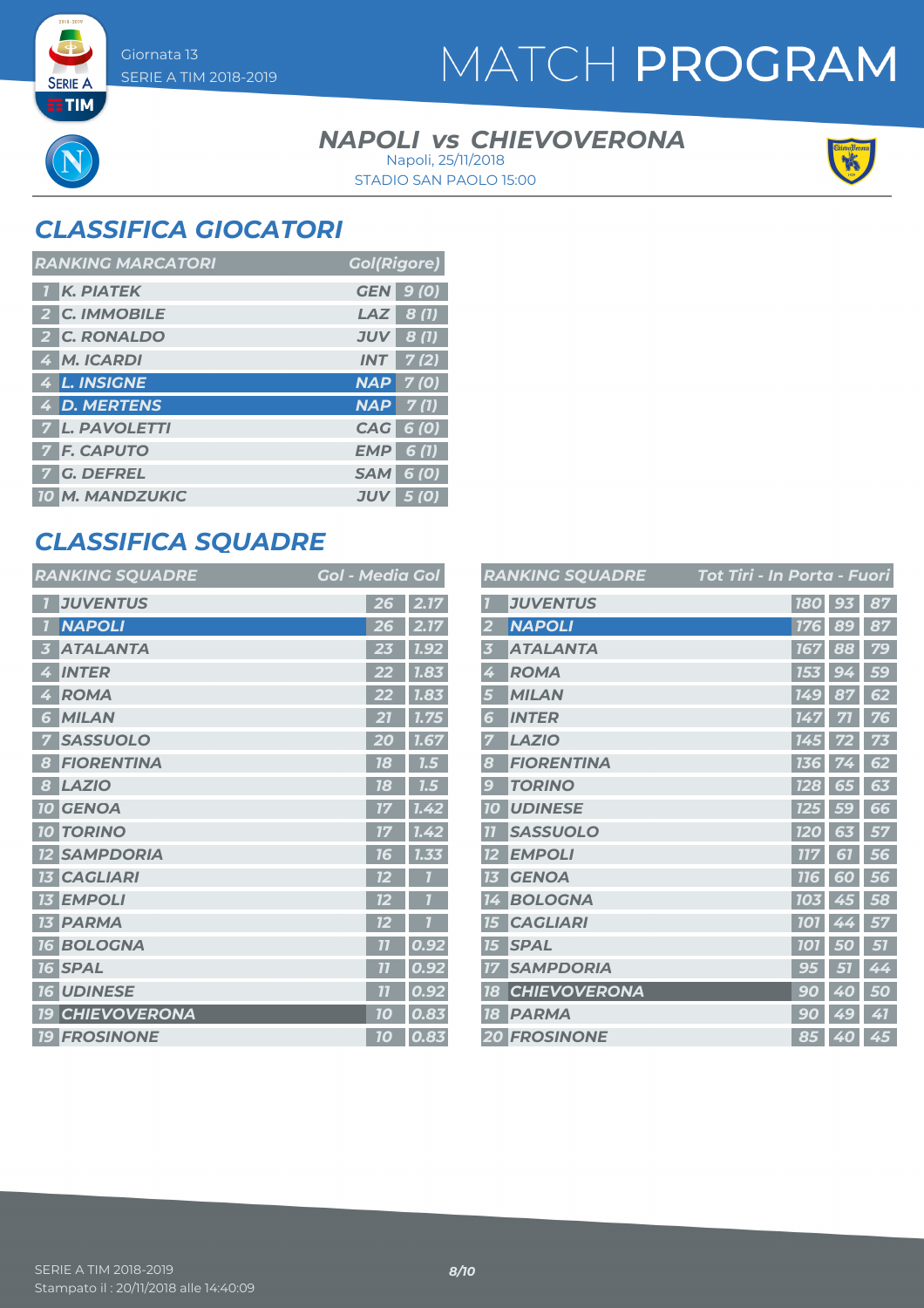**SERIE A EETIM** 

# MATCH PROGRAM

### **NAPOLI vs CHIEVOVERONA**



STADIO SAN PAOLO 15:00 Napoli, 25/11/2018

| <b>RANKING SQUADRE</b> | Assist       |
|------------------------|--------------|
| <b>NAPOLI</b>          | 16           |
| <b>ROMA</b>            | 16           |
| <b>ATALANTA</b>        | 14           |
| <b>JUVENTUS</b>        | 14           |
| <b>INTER</b>           | 15           |
| <b>MILAN</b>           |              |
| <b>SAMPDORIA</b>       | TE.          |
| <b>SASSUOLO</b><br>8   | 12           |
| <b>GENOA</b><br>9      | 77           |
| <b>10 BOLOGNA</b>      | $\mathbf{C}$ |
| <b>10 CAGLIARI</b>     | g            |
| <b>12 FIORENTINA</b>   | 8            |
| <b>12 LAZIO</b>        | 8            |
| <b>12 TORINO</b>       | 8            |
| <b>12 UDINESE</b>      | 8            |
| <b>16 EMPOLI</b>       |              |
| <b>16 FROSINONE</b>    |              |
| <b>16 SPAL</b>         |              |
| <b>19 PARMA</b>        | 5            |
| <b>20 CHIEVOVERONA</b> | 4            |

|                         | <b>RANKING SQUADRE</b> | <u> Passaggi riusciti - % *</u> |     |    |
|-------------------------|------------------------|---------------------------------|-----|----|
| $\overline{1}$          | <b>JUVENTUS</b>        |                                 | 547 | 88 |
| $\overline{2}$          | <b>NAPOLI</b>          |                                 | 537 | 87 |
| $\overline{\mathbf{3}}$ | <b>INTER</b>           |                                 | 485 | 85 |
| 4                       | <b>MILAN</b>           |                                 | 478 | 87 |
| 5                       | <b>ROMA</b>            |                                 | 468 | 85 |
| 6                       | <b>ATALANTA</b>        |                                 | 458 | 84 |
| 7                       | <b>SASSUOLO</b>        |                                 | 453 | 85 |
| 8                       | <b>SAMPDORIA</b>       |                                 | 436 | 82 |
| $\mathcal{G}$           | <b>EMPOLI</b>          |                                 | 429 | 83 |
|                         | <b>10 LAZIO</b>        |                                 | 399 | 82 |
|                         | <b>TI SPAL</b>         |                                 | 388 | 83 |
|                         | <b>12 CAGLIARI</b>     |                                 | 383 | 80 |
|                         | <b>13 CHIEVOVERONA</b> |                                 | 367 | 80 |
|                         | <b>14 TORINO</b>       |                                 | 365 | 79 |
|                         | <b>15 FIORENTINA</b>   |                                 | 350 | 79 |
|                         | <b>16 UDINESE</b>      |                                 | 333 | 80 |
| 17 <sup>1</sup>         | <b>GENOA</b>           |                                 | 315 | 78 |
|                         | <b>18 FROSINONE</b>    |                                 | 313 | 78 |
|                         | <b>19 BOLOGNA</b>      |                                 | 271 | 75 |
|                         | 20 PARMA               |                                 | 253 | 75 |

\* Valori medi per partita.

|                         | <b>RANKING SQUADRE</b> | Tot. Parate - Media |                   | <b>RANKI</b>            |
|-------------------------|------------------------|---------------------|-------------------|-------------------------|
| $\overline{I}$          | <b>PARMA</b>           | 60                  | 5                 | CA                      |
| $\overline{2}$          | <b>FROSINONE</b>       | 55                  | 4.58              | <b>BO</b>               |
| $\overline{\mathbf{3}}$ | <b>EMPOLI</b>          | 53                  | 4.42              | AT<br>3                 |
| 4                       | <b>BOLOGNA</b>         | 49                  | 4.08              | CH<br>4                 |
| 5                       | <b>CHIEVOVERONA</b>    | 45                  | 3.75              | IN <sub>7</sub><br>5    |
| $6\phantom{1}6$         | <b>GENOA</b>           | 42                  | 3.5               | <b>MIL</b><br>ð         |
| 7                       | <b>LAZIO</b>           | 5C                  | 3.25              | <b>EM</b>               |
| 8                       | <b>SPAL</b>            | 39                  | 3.25              | PA.<br>8                |
| 9                       | <b>INTER</b>           | 38                  | 3.17              | <b>JU</b><br>9          |
|                         | <b>10 CAGLIARI</b>     | 38                  | 3.17              | <b>NA</b><br><b>10</b>  |
|                         | <b>11 UDINESE</b>      | 36                  | 3                 | LA<br>11                |
|                         | <b>12 ROMA</b>         | 36                  | 3                 | SA:<br>12               |
|                         | <b>13 SAMPDORIA</b>    | 35                  | 2.92              | <b>FIC</b><br>13        |
|                         | <b>14 TORINO</b>       | 35                  | 2.92              | <b>RO</b><br>14         |
|                         | <b>15 FIORENTINA</b>   | 31                  | 2.58              | <b>15 SP</b>            |
|                         | <b>16 NAPOLI</b>       | 30                  | 2.5               | TO<br>16                |
|                         | <b>17 SASSUOLO</b>     | 28                  | 2.33              | <b>GE</b><br>$17\,$     |
|                         | <b>18 MILAN</b>        | 27                  | $2.\overline{25}$ | <b>FR</b><br>18         |
|                         | <b>19 ATALANTA</b>     | 26                  | 2.17              | <b>SAI</b><br><b>19</b> |
|                         | <b>20 JUVENTUS</b>     | 24                  | $\overline{2}$    | <b>20 UD</b>            |

|                         | RANKING SQUADRE     | <b>Media Km</b> |
|-------------------------|---------------------|-----------------|
|                         | <b>CAGLIARI</b>     | 112.354         |
| $\overline{2}$          | <b>BOLOGNA</b>      | 111.852         |
| $\overline{\mathbf{3}}$ | <b>ATALANTA</b>     | 110.999         |
| 4                       | <b>CHIEVOVERONA</b> | 110.399         |
| 5                       | <b>INTER</b>        | 110.29          |
| 6                       | <b>MILAN</b>        | 109.733         |
| 7                       | <b>EMPOLI</b>       | 109.326         |
| 8                       | <b>PARMA</b>        | 109.241         |
| 9                       | <b>JUVENTUS</b>     | 108.366         |
| 10                      | <b>NAPOLI</b>       | 107.915         |
| 77                      | <b>LAZIO</b>        | 107.889         |
| 12 <sub>2</sub>         | <b>SASSUOLO</b>     | 107.82          |
| 13 <sup>7</sup>         | <b>FIORENTINA</b>   | 107.677         |
|                         | 14 ROMA             | 106.922         |
|                         | <b>15 SPAL</b>      | 106.427         |
| 16                      | <b>TORINO</b>       | 106.386         |
| $\overline{17}$         | <b>GENOA</b>        | 105.938         |
|                         | <b>18 FROSINONE</b> | 105.904         |
|                         | <b>19 SAMPDORIA</b> | 105.863         |
|                         | <b>20 UDINESE</b>   | 105.504         |